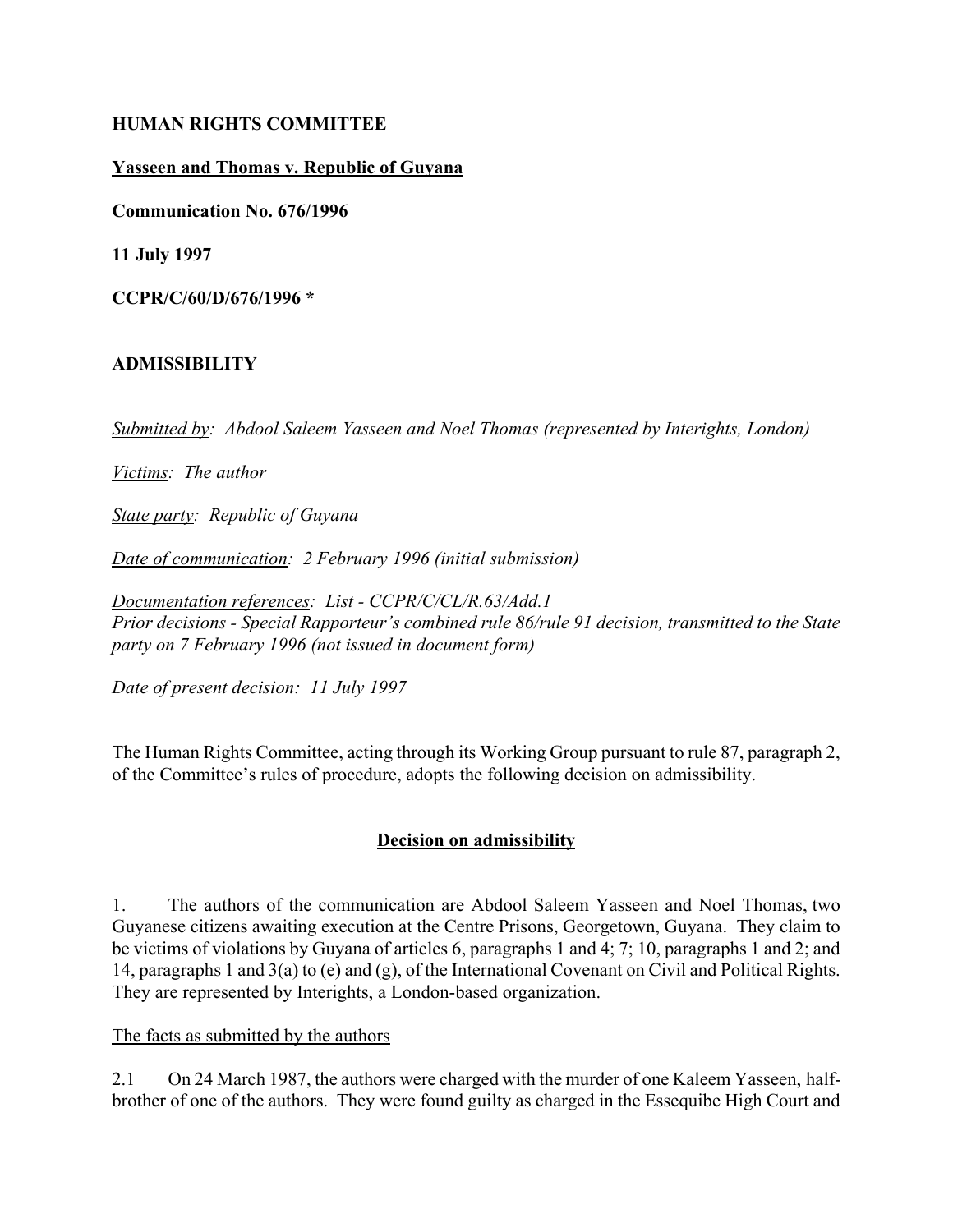sentenced to death on 2 June 1988. On 25 October 1990, the Court of Appeal ordered a re-trial. The re-trial was aborted and a third trial was held in September 1992. The authors were once again convicted as charged and sentenced to death on 6 December 1992. Their second appeal against conviction and sentence was dismissed in June 1994. On 5 July 1994, the authors applied to the President to invoke the prerogative of mercy. On 1 February 1996 a warrant of execution was read to them. A stay of execution was granted, pending their appeal to the High Court.

2.2 On 20 March 1987, Saleem Yasseen gave an oral statement to the police at Suddie police station. He claimed to have been out of town during the killing and had returned upon hearing about it. On 21 March 1987, Noel Thomas gave an oral statement to the police, the contents of which are unknown. He was placed in a police lock-up without food, water or toilet facilities, and was not permitted visitors.

2.3 On 24 March Yasseen was arrested. Both authors were then brought before a majistrate and placed on remand at the Central Prisons: they were not separated from convicted prisoners. Prison conditions were appalling. The authors were placed in a cell measuring 80 feet by 30 feet with about 150 other prisoners. There was only one electric light and one functioning toilet. Prisoners were only allowed to use the single bathroom once a day. The drainage was defective, forcing the authors to bath in six inches of dirty water. They had to sleep on the floor, due to lack of mattresses. No recreation facilities were available. They were only allowed one visit a month from relatives.

2.4 At the preliminary inquiry, the police produced a written statement, alleged to be a confession made by Noel Thomas. Mr. Thomas asserts that the confession was illegally obtained; he was physically abused by the police, who used pliers on his genitals. The officer who had received his confession, Superintendent Marks, did not testify during the preliminary hearing. Superintendent Barren produced his pocket book, in which he claimed to have recorded an oral confession by Yasseen. This pocket book, along with Superintendent Marks', and the Suddie station diary for the days between 21 to 26 March 1987 have since disappeared. The station dairy is kept in a store room under lock and key. All three documents were produced at the first trial but disappeared shortly thereafter.

2.5 On 26 July 1987, the authors were taken to Suddie Magistrate Court, by public transport. The journey took at least eight hours and they were handcuffed in full view of the public. This was repeated some 10 times during the preliminary enquiry, which lasted from 27 July 1987 to 29 February 1988.

2.6 The first trial took place in May 1988. During the trial the authors were kept in solitary confinement at the Suddie Police station, in an 8 by 14 feet cell, with no toilet, mattress or light and one single air vent. The authors were returned to Central Prison upon conviction and placed in solitary confinement on "death row", where they remained during the period of their appeal. They were kept in cells measuring seven by seven feet and eight feet high, with no lights or toilet nor washing or recreation facilities.

2.7 In March 1990, the authors appealed. The hearings lasted some three months; the decision was reserved until 25 October 1990. The appeal was allowed on that date and a re-trial ordered, because of improper selection of the jury and the fact that Superintendent Marks was permitted to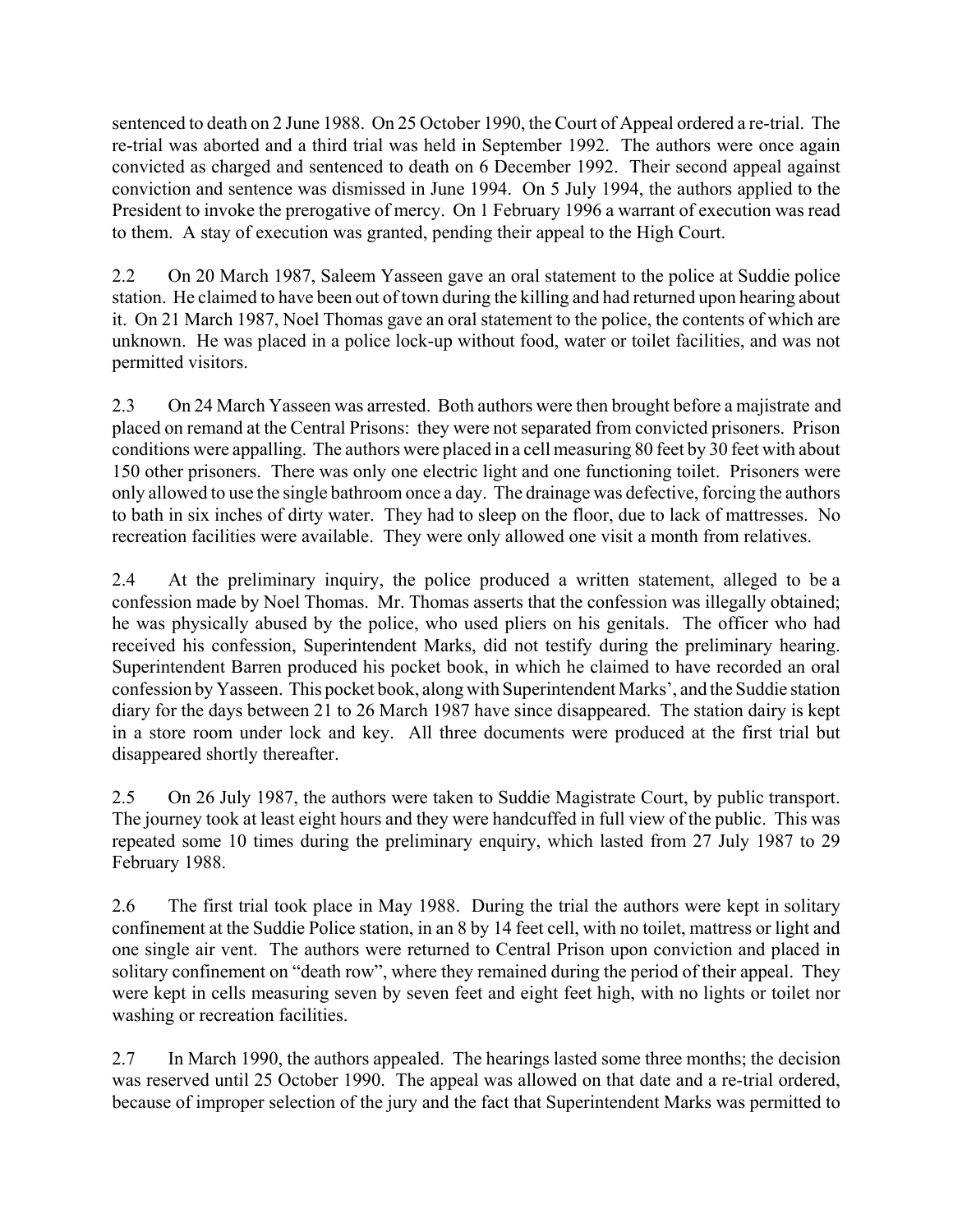testify at the trial and at the voir dire, although he had not appeared at the preliminary inquiry (despite having been available). In November 1990, Yasseen was placed in a cell with two other convicted men. In January 1991 when he was diagnosed as being mentally unsound, he was placed in a cell by himself, until April 1991, when he was transferred to the infirmary. Yasseen never saw a doctor, and his request to see the prison director remained unheeded.

2.8 In May-June of 1991 the re-trial was held. It was aborted after two weeks, on grounds of jury tampering. During the trial, the authors were held at the Suddie police station, under the conditions already described. After the trial, they were returned to Central Prison. Mr. Yasseen was placed in the infirmary until September 1992, because of a broken leg, the result of an injury in prison. In the infirmary he was placed in a semi-dormitory called "itchy park", together with eight people with contagious diseases.

2.9 The third trial began in October 1992. On 6 December 1992, the authors were found guilty as charged and sentenced to death. Mr. Yasseen's lawyer was unable to attend the first four days of the trial and accordingly requested an extension. This was denied to him, effectively leaving the author with no legal representation.

2.10 The prosecution's case was based on the authors' alleged confession statements. One witness who had been arrested on 25 March 1987 and had made a statement to the police concerning the case was called to testify, but failed to do so; this witness had appeared at the first trial. The station diary and police notebooks, which were produced for the first trial, were not produced in the second re-trial. The authors believe these would have shown that Mr. Yasseen had not been under arrest at the time of his alleged oral confession. Two medically trained personnel from Central Prison testified that Mr. Thomas had been physically abused in police custody. After the trial, the authors learned that the jury foreman was the deceased wife's uncle. They were returned to Central Prison and kept on death row under the conditions already described. The crutches Mr. Yasseen used for his broken leg were taken away from him, thus forcing him to crawl.

2.11 On Thursday 1 February 1996 at 3:00 p.m., warrants were read to the authors for their execution at 8:00 a.m. on Monday 5 February 1996. The normal practice is for warrants to be read on a Thursday for the execution to take place the following Tuesday. The authors' families were informed of the execution through an anonymous telephone call at 10:00 p.m. on Thursday 1 February.

2.12 On Saturday 3 February 1996, an application for a stay of execution was heard, and a Conservatory order was requested to allow a hearing to take place. The Conservatory order was denied, but an appeal against this judgement to the full Court of Appeal, was allowed. A seven day stay of execution was granted. On 7 February, the authors were informed that the Court of Appeal's hearing on the merits of their case was scheduled for 8 February.

2.13 Counsel notes that no recourse to the Privy Council is permitted in Guyana; therefore, the authors are said to have exhausted domestic remedies. They assert that the litispendence of the Conservatory motion should not be held to mean that domestic remedies have not been exhausted, for two reasons. Firstly, because the authors consider it highly unlikely that the motion will succeed. Secondly, since, given the nature of the situation, the authors will be pursuing all legal procedures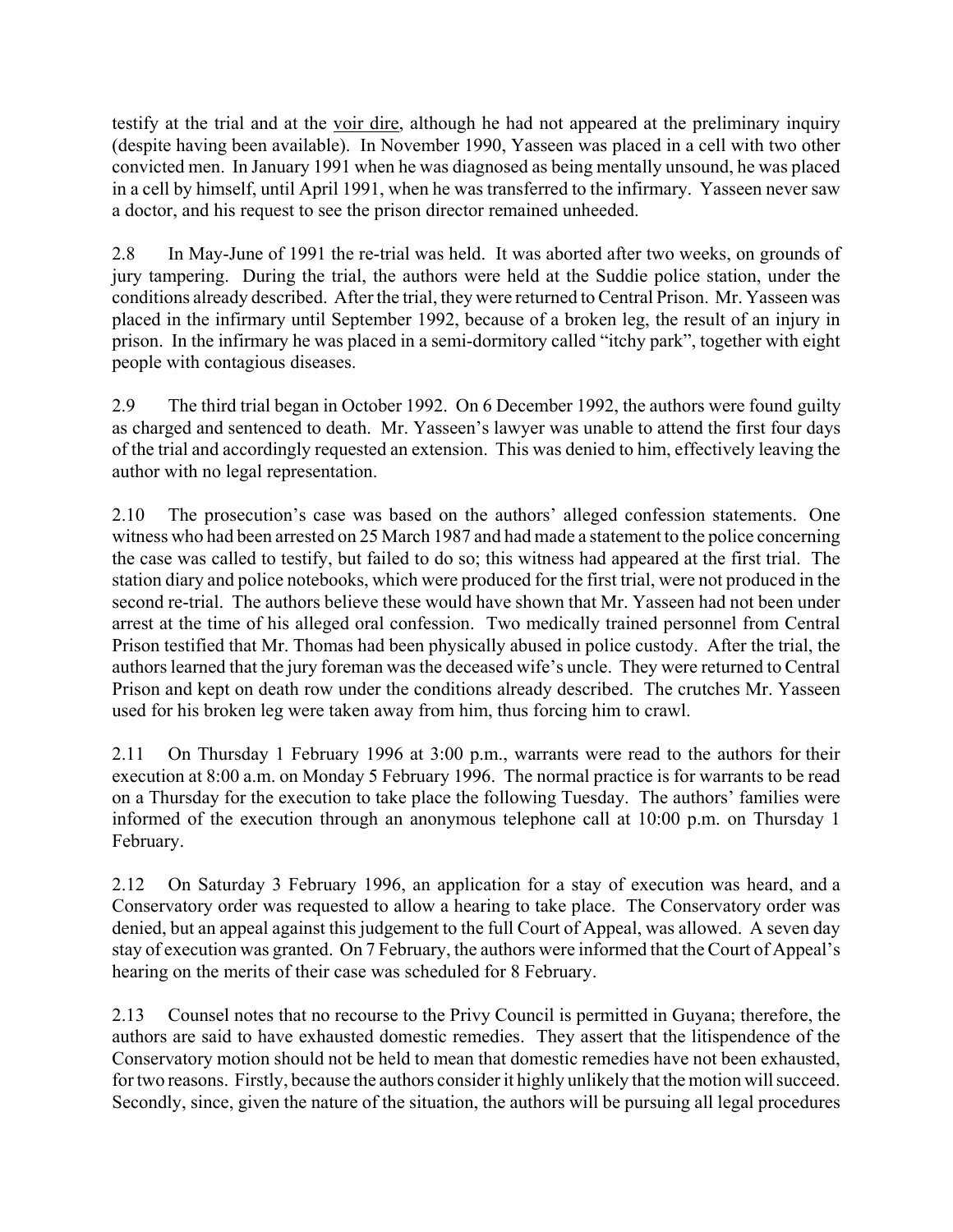until the very last minute, they cannot be expected to wait until their final claim has been heard before petitioning the Human Rights Committee; this would require them to wait until a moment dangerously close to their execution before invoking their rights under the International Covenant on Civil and Political Rights, or force them to refrain from taking all possible courses of action in the domestic courts.

# The complaint

3.1 Counsel submits that the authors were denied the right to a fair trial, in violation of article 14 of the Covenant. It is alleged that the authors were convicted on scant evidence, and while recognizing that the Human Rights Committee does not normally evaluate facts and evidence, it is submitted that in the instant case, the evidence was so weak that the execution of a death sentence on the basis fo such weak evidence would be tantamount to a gross miscarriage of justice. Counsel notes that the authors were convicted on the basis of their own alleged confessions, which in Mr. Thomas' case was extracted from him by physical force and, in Mr. Yasseen's case, was an oral confession which he denies ever having made. Furthermore, the authors submit that they were denied a trial by an impartial tribunal, because it was later discovered that the foreman of the jury during the last trial, was the uncle of the deceased's wife.

3.2 The authors claim a violation of article 14, paragraph 3(c), in that they were not tried without undue delay. In this respect, it is submitted that the authors have been in detention for over ten years since they were charged with murder in March 1987.

3.3 Counsel submits that the authors' right to examine witnesses and call evidence was not guaranteed because one witness, Hiram Narine, did not appear, in spite of numerous summons and because the missing police notebooks and diary could have contained exculpatory evidence; this is said to be a violation of article 14, paragraph 3 (e), of the Covenant.

3.4 The authors claim a violation of article 14, paragraph 3 (g), in that they were forced to confess guilt. In Mr. Thomas' case, physical force was used against him to obtain his confession; in Mr. Yasseen's case, it was wrongly argued that he had made an oral confession.

3.5 Counsel submits that Mr. Thomas was not promptly informed of the charges against him, in violation of article 14, paragraph 3 (a), since he was arrested on 20 March 1987, that is four days after his arrest. With respect to Mr. Yasseen, it is submitted that he has been the victim of a violation of article 14, paragraph 3(b) and (d), as his lawyer was unable to attend the first four days of the last trial, despite an adjournment having been requested, thus leaving the author without legal representation.

3.6 The authors claim a violation of articles 7 and 10, paragraph 1, on the grounds that Mr. Thomas was subjected to physical abuse in custody, resulting in a false confession. They were taken on at least 11 separate journeys, lasting eight hours each, on public transport to attend hearings, during which they were handcuffed and fully in the public's view, thereby causing unnecessary humiliation. The conditions of their detention were poor and at various times, they were denied food, medical care and basic hygiene, visits from family and recreational facilities; Mr. Yasseen was denied access to a doctor though he had been pronounced mentally unfit and was deprived of his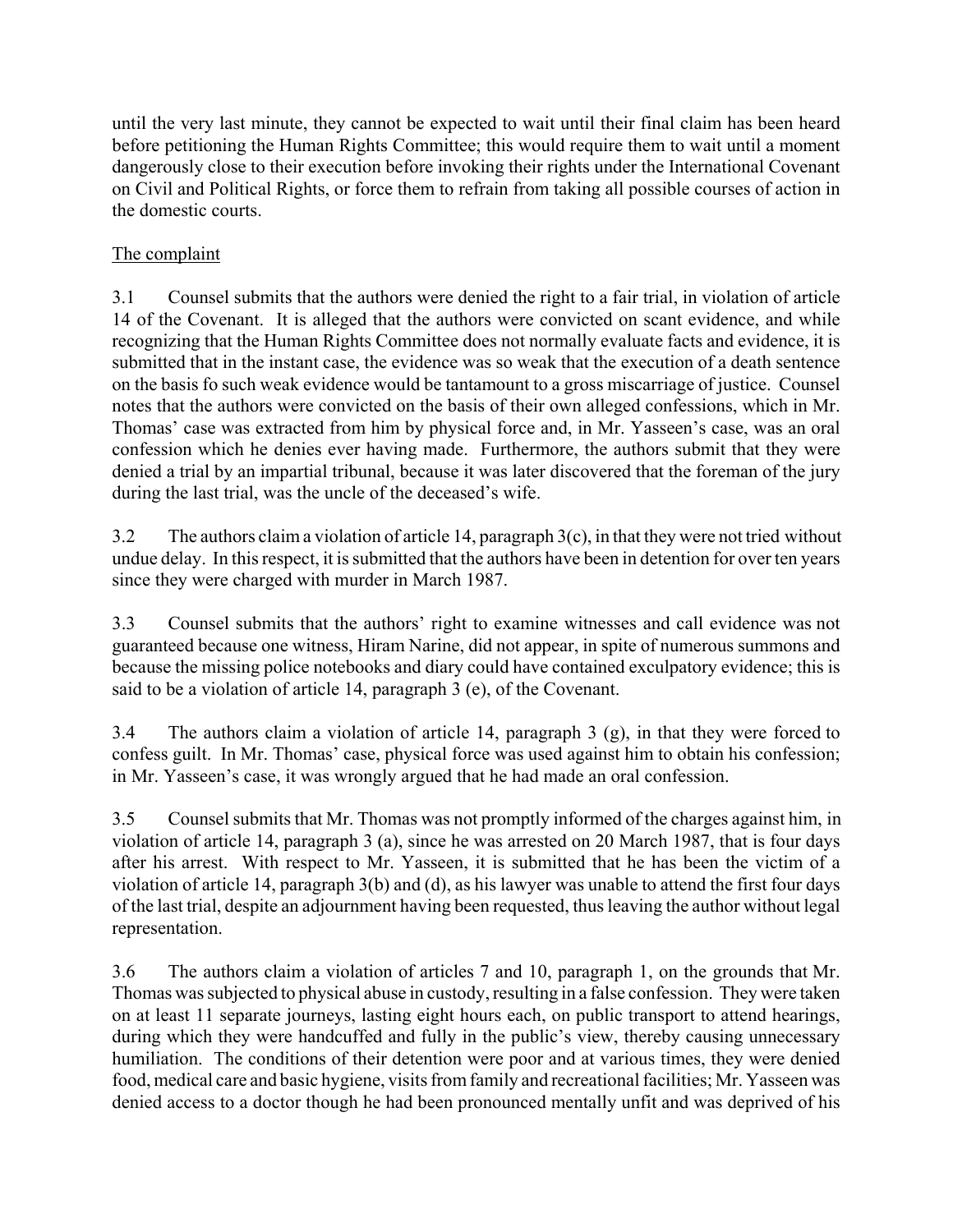crutches, forcing him to crawl. Furthermore, it is alleged that the authors have been subjected to great mental anguish, due to the nine years they have lived in terrible prison conditions, during pretrial detention and during the periods between the various trials. All this has been compounded by the lack of response to their request for mercy; they only learned of the presidential refusal to exercise the prerogative of mercy when their death warrants were read to them. Their families were not officially informed of the date of execution but received an anonymous telephone call.

3.7 Counsel submits that the authors have been the victims of a violation of article 10, paragraph 2, because on many occasions they were held together with convicted prisoners, with no exceptional circumstances justifying this situation.

3.8 The lack of any official response to the authors' request for mercy, and the failure of the authorities to follow the normal procedure in the issuance of an execution date (the authors were given one day less in which to pursue legal redress), is said to constitute a violation of article 6, paragraph 4, of the Covenant.

## State party's observations and authors' comments

4.1 By submission of 9 February 1996, the State party argues that domestic remedies available to the authors have not been exhausted, as the authors' motions before the High Court may be appealed to the Court of Appeal, the State party's final court of appeal.

4.2 By further note of 11 April 1996, the State party requests and extension of the deadline for submission of information and observations in respect of the admissibility of the communication. No further information has been received from the State party.

5. By note of 28 February 1997, counsel informs the Committee that the Court of Appeal had dismissed in application of Messrs. Yasseen and Thomas on 14 May 1996 and that it had decided to remand the case to a new sitting of the Mercy Committee. Counsel argues that all available domestic remedies had been exhausted with the dismissal of the authors' application by the Court of Appeal, and emphasizes that the procedure for granting of pardon is an extraordinary remedy resting on personal discretion in the highest executive official, which is not considered an effective remedy in the Committee's jurisprudence.

## Issues and proceedings before the Committee

6.1 Before considering any claim contained in a communication, the Human Rights Committee must, in accordance with rule 87 of its rules of procedure, decide whether or not it is admissible under the Optional Protocol to the Covenant.

6.2 The Committee regrets the lack of cooperation from the State party, and cannot accept the State party's argument, expressed in a note verbale dated 9 May 1997 addressed to the Committee, that the Committee has examined the present communication with "undue delay". Rather, it was the State party itself, with its request for an extension of the deadline for submission of admissibility arguments of 11 April 1996, which contributed to delays in the examination of the case.